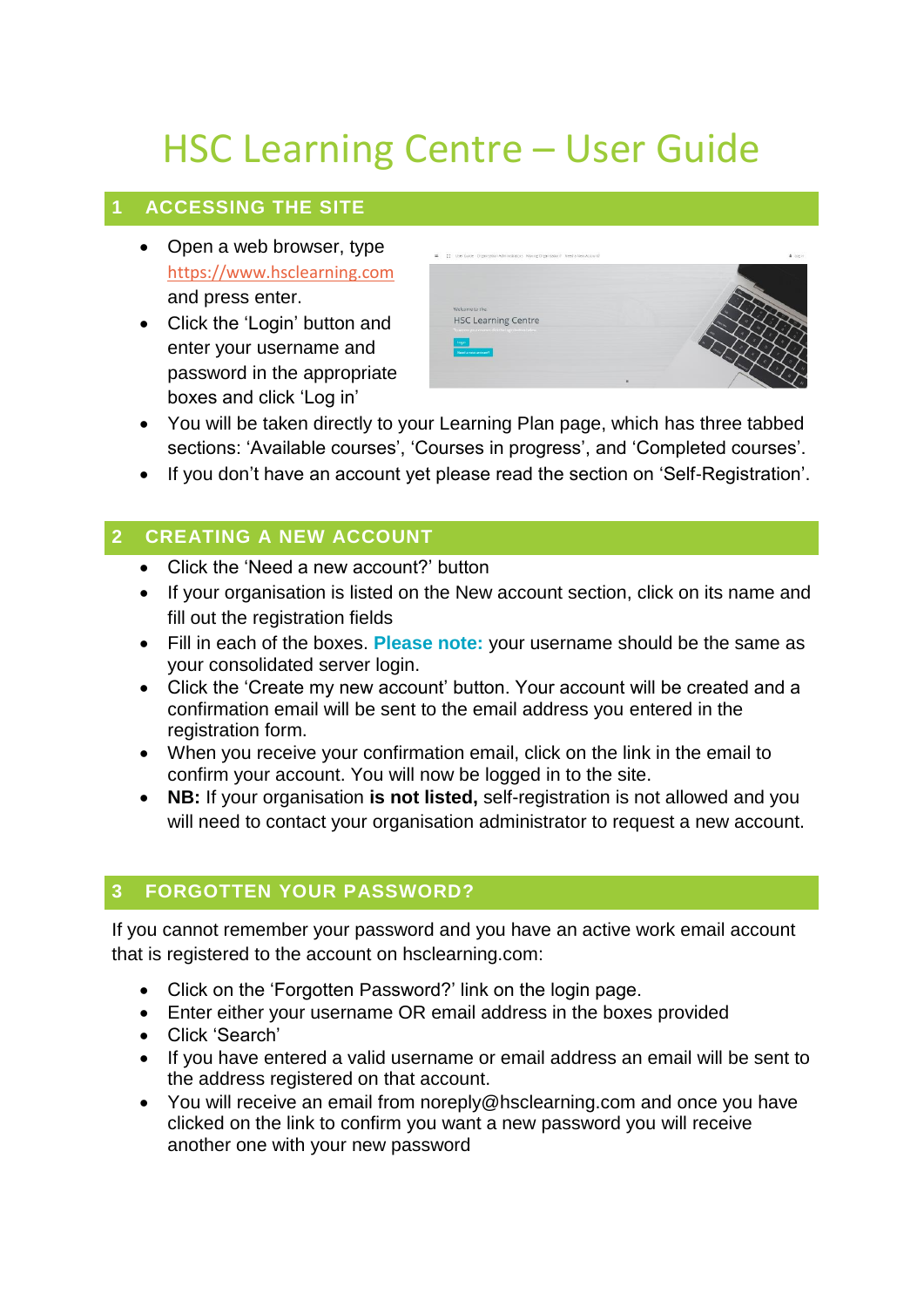• You can change this password once you are logged in by going to view profile on the right hand side

**Please Note:** as the emails are automated they may arrive in your Junk Mail box.

If you don't have an active work email account please click on the link for Organisation Administrators on the site homepage to see who to contact within your organisation to have your password reset.

## **4 ACCESSING YOUR COURSES**

When you log in to the HSC Learning Centre you will be taken straight to your Personal Learning Plan. There are three tabbed sections to your learning plan:

| My courses        |                     |                   |  |
|-------------------|---------------------|-------------------|--|
| Available courses | Courses in progress | Completed courses |  |

- Available courses lists those courses available to you that you have not yet enrolled on
- Courses in progress lists those courses that you are currently undertaking
- Completed courses courses that have been completed

## **5 REGISTERING FOR A NEW COURSE**

- From the My Courses page, click the 'Available courses' tab
- Click on the name of the course you want to register on
- On the next screen click 'Enrol me'
- You are now registered on the course. When you begin to work thrugh the content you will, in future, see it listed in your 'Courses in progress' tab list.

#### **6 MONITORING YOUR PROGRESS IN A COURSE**

You can monitor your progress through a course using activity completion tracking or reviewing your grades.

#### **Activity completion tracking**

When you have completed a section of a course you will either see a green 'tick' to the right of that activity or a green flag with a tick  $\blacksquare$ , indicating that it has been successfully completed. If the tick is grey the section has not been completed.

#### **Reviewing grades**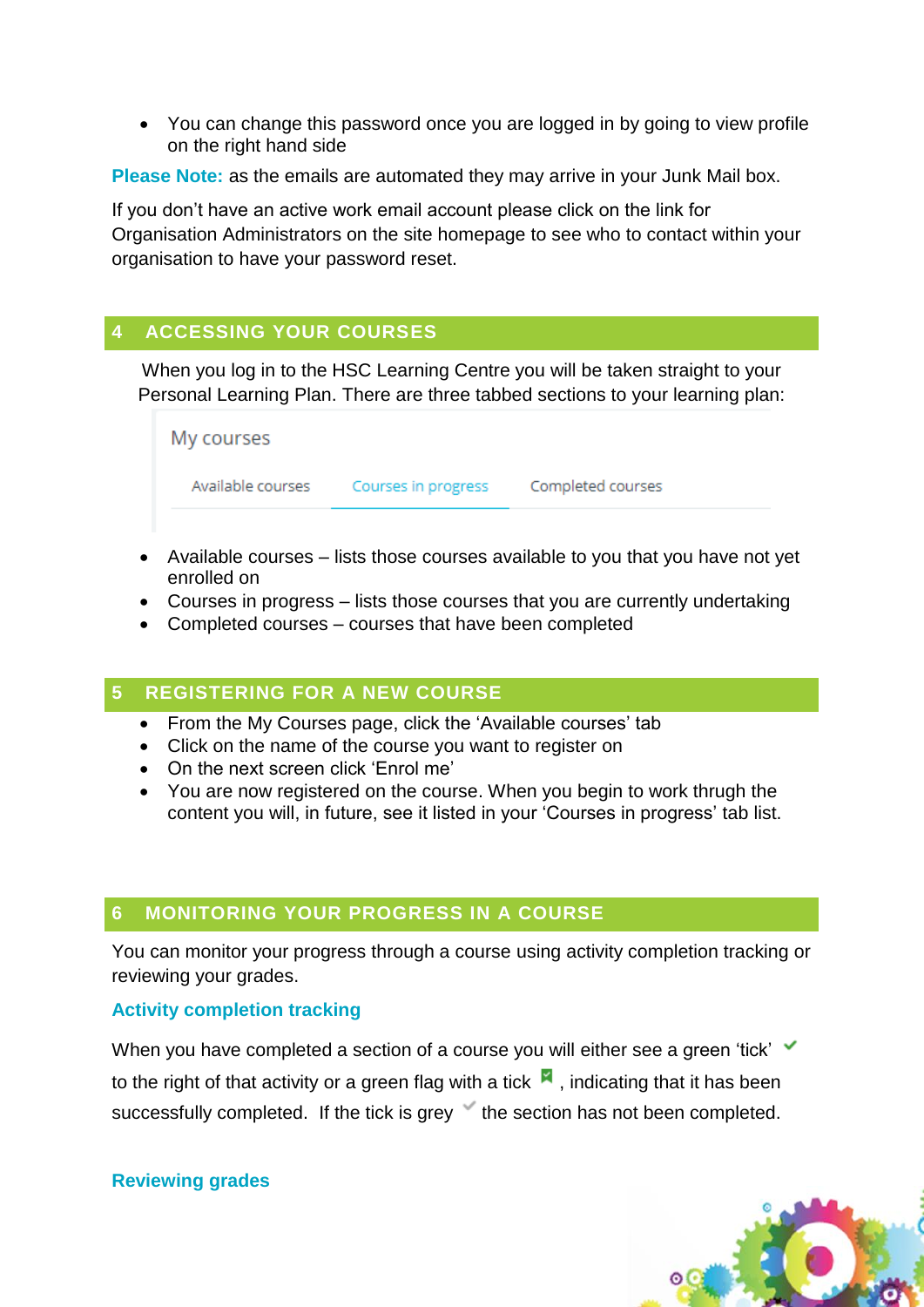- At the top of the window is your name and an image holder
- Click on the image holder and select 'Grades'
- You will see a list of courses you are enrolled in and the grades you have achieved to date

| <b>A</b> Profile |  |
|------------------|--|
| <b>田 Grades</b>  |  |
| □ Log out        |  |

 $\mathfrak{p}$ 

# **7 UNENROLLNG FROM A COURSE**

If you enrol in a course and decide it is the wrong course or you are no longer required to complete it you can unenrol so that the course name no longer appears in the 'Courses in progress' tab.

To unenrol:

- Click on the course name in the 'Courses in progress' tab to open the course homepage
- Click on the cog at the right hand side of the window
- Select 'Unenrol me from XXX'

**Please note:** Do not unenrol from a course you have completed or it will not be reset when required

# **8 COMPLETING COURSES MORE THAN ONCE**

You are required to complete some courses more than once. You may be asked to complete a course yearly (Fire Awareness), every two years (manual handling) or three yearly (Information Governance).

Once you have completed a course it will move to the 'Completed courses' tab. Each course will have the following details:

- Percentage complete (100% with a blue bar to indicate this)
- Date completed
- Valid until date (if the course has to be completed more than once)
- Final score (as a percentage)
- Button to download your certificate if you have not already done so

All courses, once completed, will be reset after 14 days allowing you to complete them again at any time after this.

30 days prior to the most recent valid until date for a course, an email will be sent to remind you to complete the course

# **9 UPDATING YOUR PROFILE (NAME/EMAIL ADDRESS ETC)**